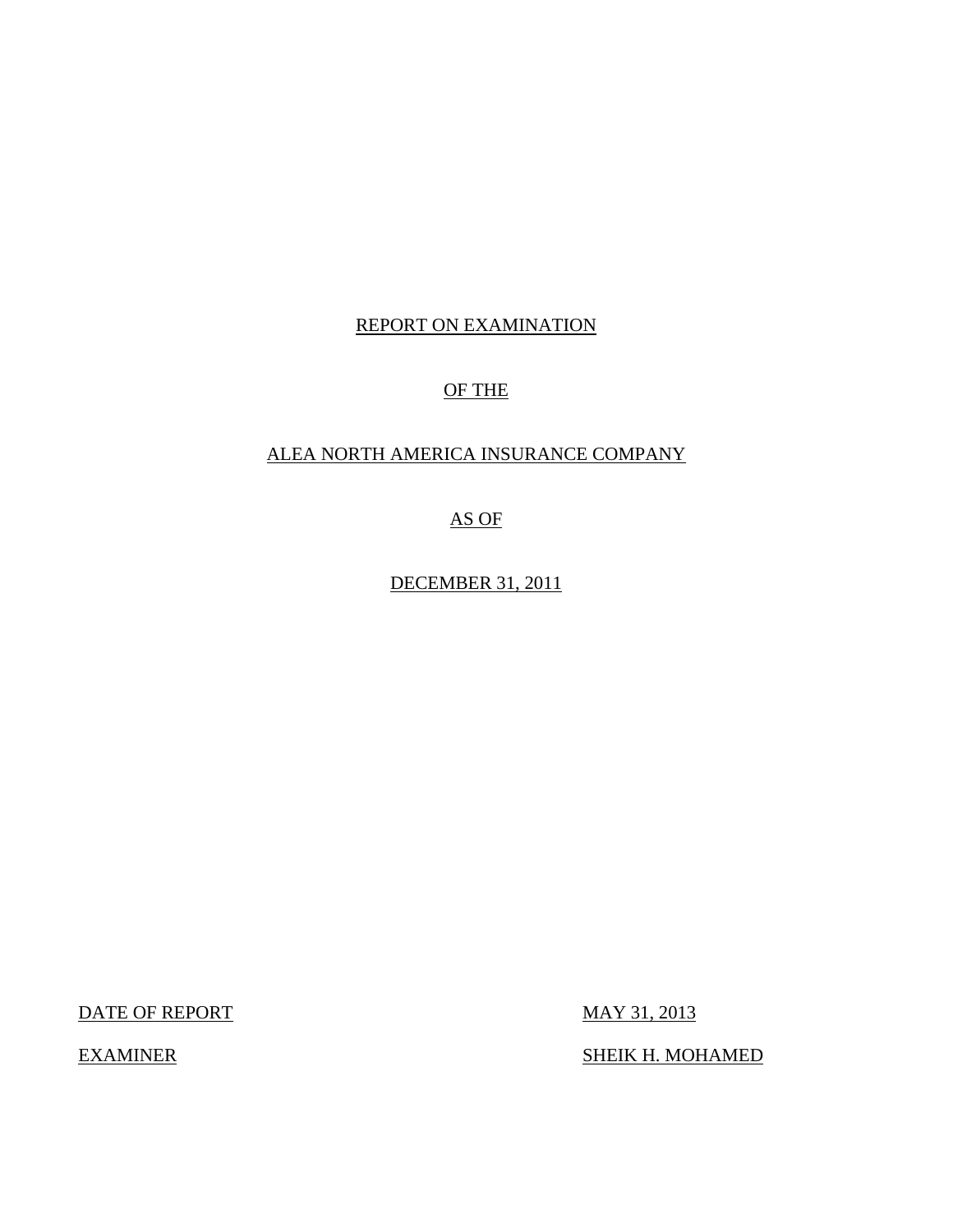## TABLE OF CONTENTS

## ITEM NO. PAGE NO.

|    | Scope of examination                                | $\overline{2}$ |
|----|-----------------------------------------------------|----------------|
| 2. | Description of Company                              | 3              |
|    | A. Management<br>B. Territory and plan of operation | 4<br>5         |
|    | C. Reinsurance                                      | 6              |
|    | D. Holding company system                           | 8              |
|    | E. Significant operating ratios                     | 10             |
|    | F. Accounts and records                             | 11             |
| 3. | <b>Financial Statements</b>                         | 12             |
|    | A. Balance sheet                                    | 12             |
|    | B. Statement of income                              | 13             |
| 4. | Losses and loss adjustment expenses                 | 14             |
| 5. | Compliance with prior report on examination         | 14             |
| 6. | Summary of comments and recommendations             | 16             |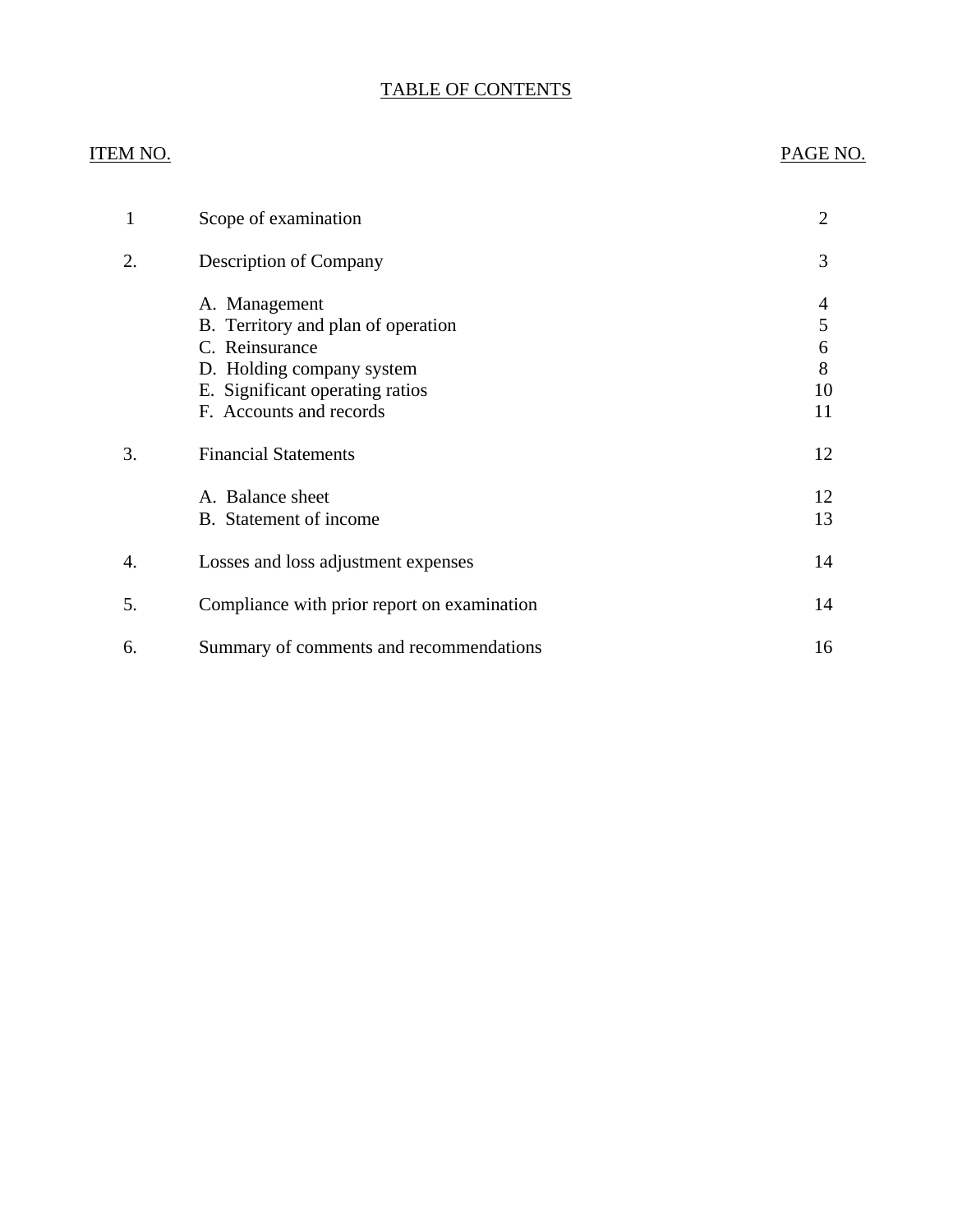

## NEW YORK STATE DEPARTMENTof *~,........,,* FINANCIAL SERVICES

Andrew M. Cuomo **Benjamin M. Lawsky** Governor Superintendent

May 31, 2013

Honorable Benjamin M. Lawsky Superintendent of Financial Services Albany, New York 12257

Sir:

Pursuant to the requirements of the New York Insurance Law, and in compliance with the instructions contained in Appointment Number 30900, dated December 14, 2012, attached hereto, I have made an examination into the condition and affairs of Alea North America Insurance Company as of December 31, 2011, and submit the following report thereon.

Wherever the designation "the Company" appears herein without qualification, it should be understood to indicate Alea North America Insurance Company.

Wherever the term "Department" appears herein without qualification, it should be understood to mean the New York State Department of Financial Services.

The examination was conducted at the Company's home office located at 55 Capital Boulevard, Rocky Hill, CT 06067.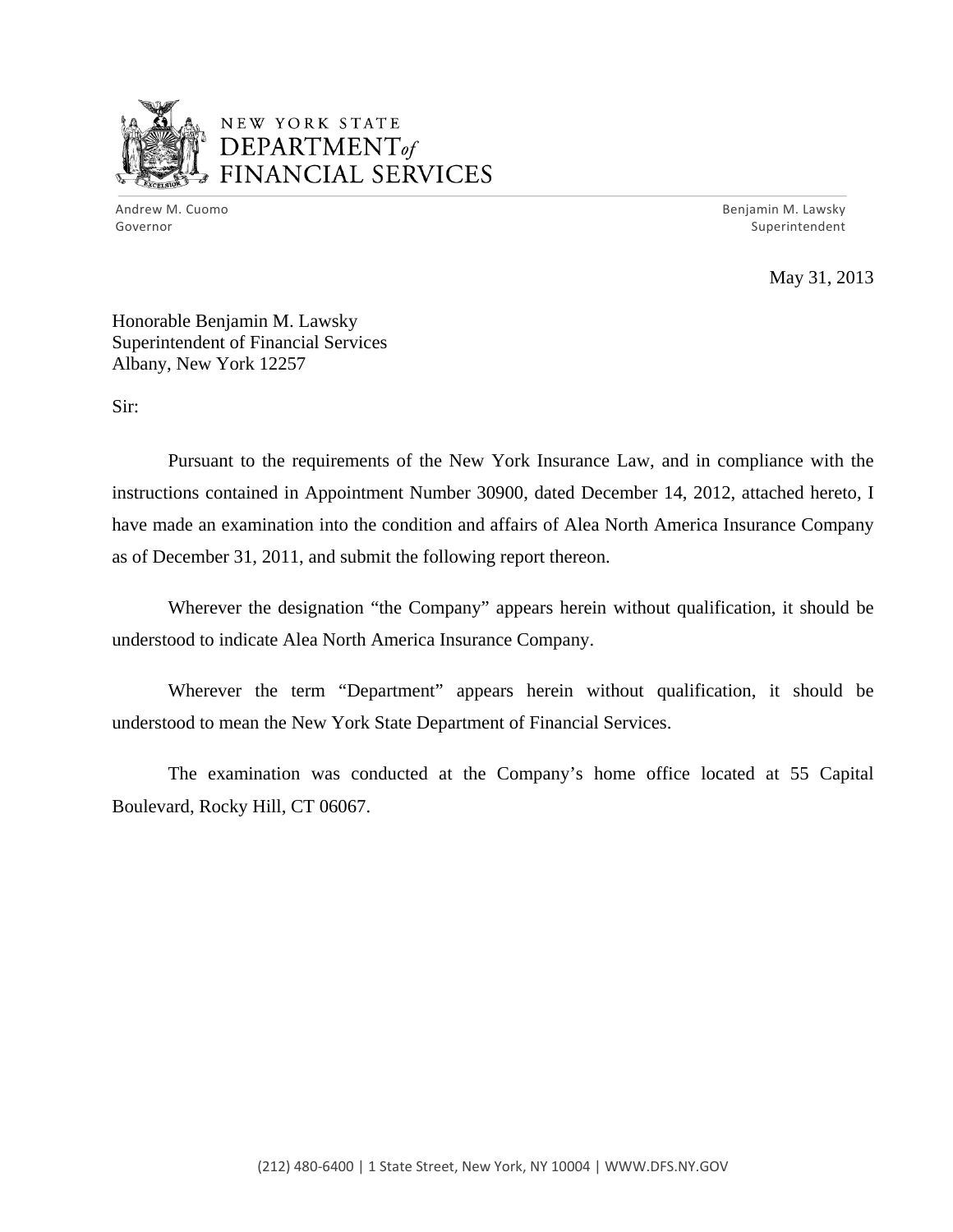#### 1. SCOPE OF EXAMINATION

<span id="page-3-0"></span>The Department has performed an individual examination of the Company*,* a multi-state insurer. The previous examination was conducted as of December 31, 2006. This examination covered the five year period from January 1, 2007 through December 31, 2011. Transactions occurring subsequent to this period were reviewed where deemed appropriate by the examiner.

This examination was conducted in accordance with the National Association of Insurance Commissioners ("NAIC") Financial Condition Examiners Handbook ("Handbook"), which requires that we plan and perform the examination to evaluate the financial condition and identify prospective risks of the Company by obtaining information about the Company including corporate governance, identifying and assessing inherent risks within the Company and evaluating system controls and procedures used to mitigate those risks. This examination also includes assessing the principles used and significant estimates made by management, as well as evaluating the overall financial statement presentation, management's compliance with Statutory Accounting Principles and annual statement instructions when applicable to domestic state regulations.

All financially significant accounts and activities of the Company were considered in accordance with the risk-focused examination process. The examiners also relied upon audit work performed by the Company's independent public accountants when appropriate.

This examination report includes a summary of significant findings for the following items as called for in the Handbook:

> Significant subsequent events Company history Corporate records Management and control Fidelity bonds and other insurance Territory and plan of operation Loss experience Reinsurance Accounts and records Financial statements Summary of recommendations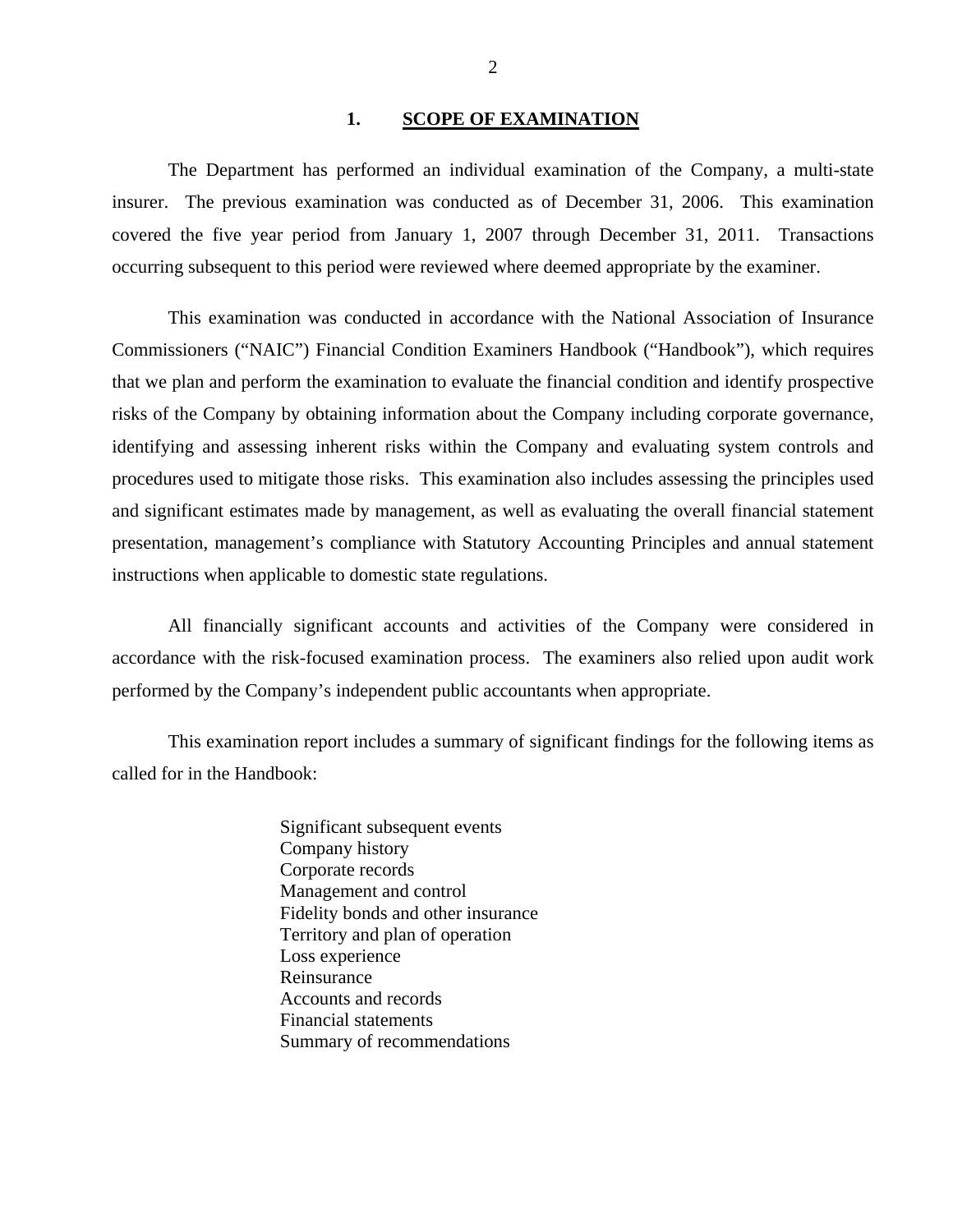<span id="page-4-0"></span>A review was also made to ascertain what action was taken by the Company with regard to comments and recommendations contained in the prior report on examination.

This report on examination is confined to financial statements and comments on those matters that involve departures from laws, regulations or rules, or that are deemed to require explanation or description.

### **2. DESCRIPTION OF COMPANY**

The Company was formed under the name of Metropolitan Fire Reinsurance Company in 1932 as a result of the merger of the Fire Reassurance Company of New York and the Metropolitan Fire Insurance Company of New York. It became licensed on June 30, 1932, and commenced business on November 3, 1932. In 1946, the Company changed its name to Metropolitan Fire Assurance Company and in 1980 it changed its name to American Independent Reinsurance Company.

In 1989, the Company was acquired by Great American Insurance Company and in 1992 it changed its name to Seven Hills Insurance Company.

On July 2, 2001, the Company was acquired by Alea Holdings US Company ("Alea Holdings"), a Delaware holding company. The Company adopted its current title effective August, 2001.

In the Fall of 2005, both Standard and Poor's and A.M. Best took rating actions with respect to the Alea Group and its member companies, including Alea North America Insurance Company. As a consequence, the Alea Group announced its transition into run-off, citing principally its inability to attract a suitable volume and quality of business following the rating agency downgrades in the latter part of 2005. The Company withdrew from the U.S. casualty reinsurance business on or about November 7, 2005. It also placed its direct (primary) insurance operation (Alternative Risk Division), into run-off on or about November 22, 2005.

On May 18, 2011, FIN Acquisition Limited, a new intermediate holding company acquired all the issued and outstanding stocks of Alea Group Holdings (Bermuda) Ltd., the Company's ultimate holding company.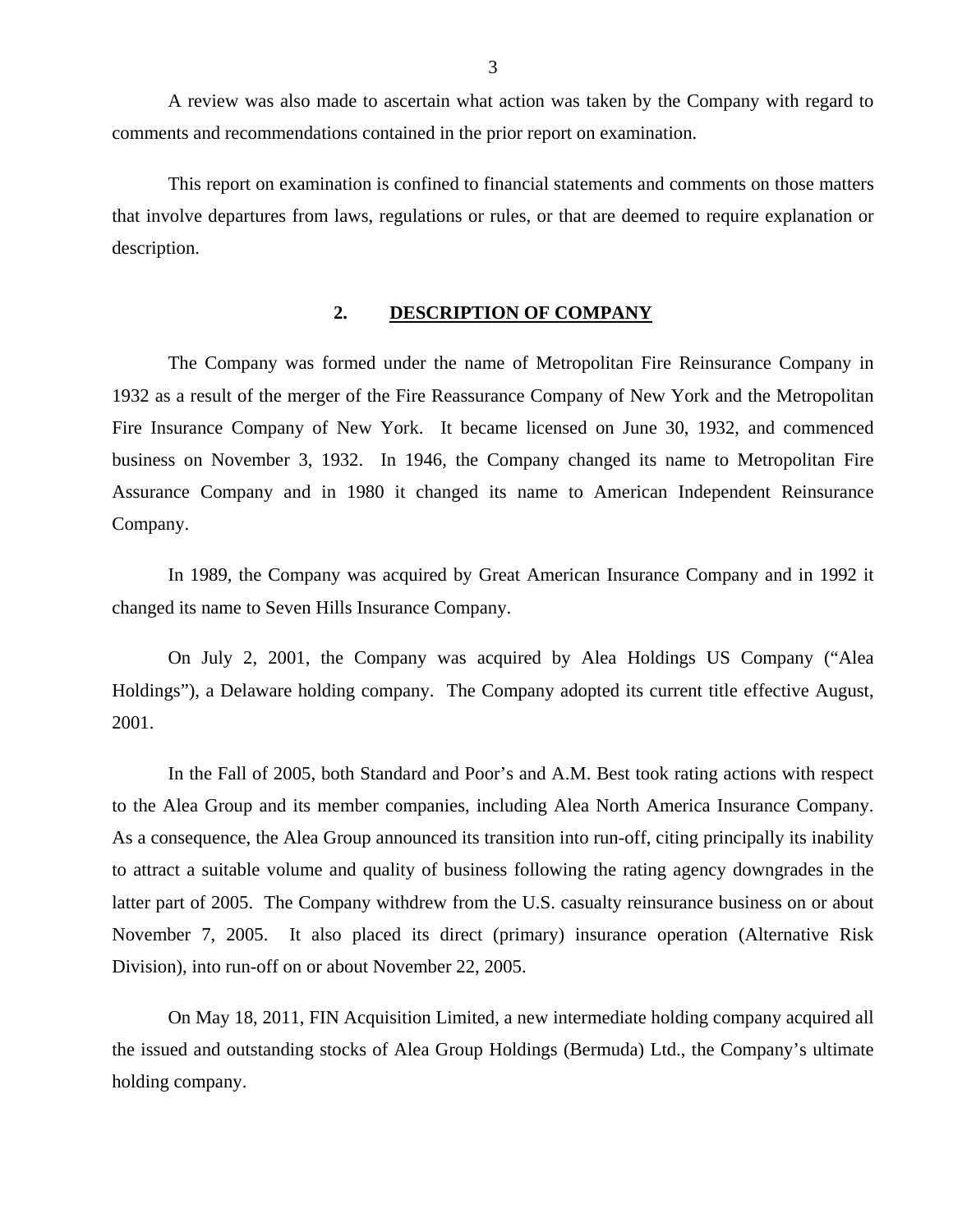Capital paid in is \$6,960,496 consisting of 51,944 shares of \$134 par value per share common stock. Gross paid in and contributed surplus is \$160,805,956. On January 11, 2008, the Company repurchased 10,933 shares of its capital stock from its parent and sole shareholder, Alea Holdings US Company, at a total cost of \$30,000,152, or \$2,744 per share. Gross paid in and contributed surplus and capital paid in decreased by \$30,000,152 during the examination period, as follows:

| Year | Description       | Gross paid in and   | Common Capital |
|------|-------------------|---------------------|----------------|
|      |                   | contributed surplus | Stock          |
| 2007 | Beginning balance | \$189,341,086       | \$8,425,518    |
| 2008 | Stock redemption  | (28, 535, 130)      | (1,465,022)    |
| 2011 | Ending balance    | \$160,805,956       | \$6,960,496    |

#### A. Management

Pursuant to the Company's charter and by-laws, management of the Company is vested in a board of directors consisting of not less than seven nor more than thirteen members. At December 31, 2011, the board of directors was comprised of the following nine members:

| Name and Residence                  | <b>Principal Business Affiliation</b>     |
|-------------------------------------|-------------------------------------------|
| Jonathan Ashley                     | Managing Director,                        |
| London, England                     | Fortress Investment Group (U.K.)          |
| <b>Suzanne Rathbun Fetter</b>       | Senior Vice President - Claims,           |
| Chester, CT                         | Alea North America Company                |
| Kay Leong Khoo                      | Vice President,                           |
| New York, NY                        | Fortress Capital Finance (U.S.) III       |
| Kevin Paul Krieger                  | Vice President.                           |
| New York, NY                        | Fortress Capital Finance (U.S.) III       |
| Rhonda Nalini Ramparas              | Vice President,                           |
| New York, NY                        | Fortress Capital Finance (U.S.) III       |
| Kenneth Molberg Riis                | Managing Director/President of Newcastle, |
| La Jolla, CA                        | Fortress Investment Group (U.S.)          |
| *Jeffrey Robert Rosenthal, Chairman | President & Chief Executive Officer,      |
| Westport, CT                        | Alea North America Company                |
| Carl Eduard Speck                   | Senior Vice President,                    |
| Fairfield, CT                       | Alea North America Company                |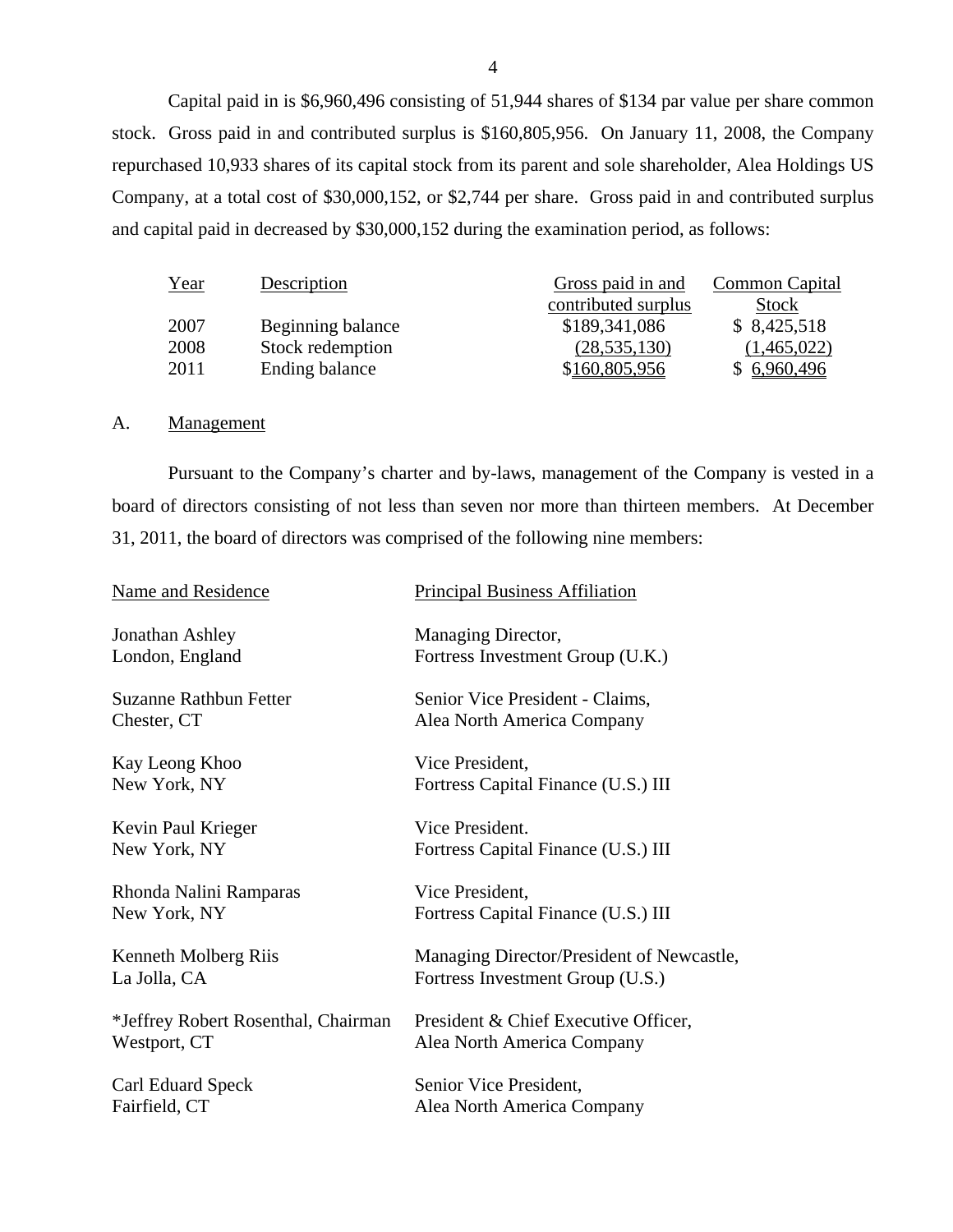<span id="page-6-0"></span>

| Name and Residence    | <b>Principal Business Affiliation</b>            |
|-----------------------|--------------------------------------------------|
| Craig Michael Thomas, | Senior Vice President & Chief Financial Officer, |
| Glastonbury, CT       | Alea North America Company                       |

\* Note: Effective in the fourth quarter of 2012, Jeffrey Rosenthal is no longer the President & Chief Executive Officer of the Company. Rhonda N. Ramparas is currently serving as Interim President and Chief Executive Officer.

A review of the minutes of the board of directors' meetings held during the examination period indicated that the meetings were generally well attended with the exception of Jonathan Ashley who attended less than 50% of the meetings for which he was eligible to attend.

Members of the board have a fiduciary responsibility and must evince an ongoing interest in the affairs of the insurer. It is essential that board members attend meetings consistently and set forth their views on relevant matters so that the board may reach appropriate decisions. Individuals who fail to attend at least one-half of the regular meetings do not fulfill such criteria. It is recommended that board members who are unable or unwilling to attend meetings consistently should resign or be replaced.

It is noted that on April 1, 2013, Jonathan Ashley resigned from the board of directors and was replaced by Susan S. Claflin.

As of December 31, 2011, the principal officers of the Company were as follows:

| Name                          | Title                                                |
|-------------------------------|------------------------------------------------------|
| Jeffrey Robert Rosenthal      | President and Chief Executive Officer                |
| Susan Stonehill Claflin       | Senior Vice President, General Counsel and Secretary |
| Craig Michael Thomas          | Senior Vice President and Chief Financial Officer    |
| <b>Suzanne Rathbun Fetter</b> | Senior Vice President - Claims                       |
| Cecil Haven Wheeler           | Senior Vice President - Finance and Treasurer        |
| Sheel Sawhney                 | <b>Senior Vice President</b>                         |
| Carl Eduard Speck             | <b>Senior Vice President</b>                         |
| Jean-Claude Joseph Jacob      | Senior Vice President and Group Chief Actuary        |

#### B. Territory and Plan of Operation

As of December 31, 2011, the Company was licensed to write business in all fifty states and the District of Columbia.

5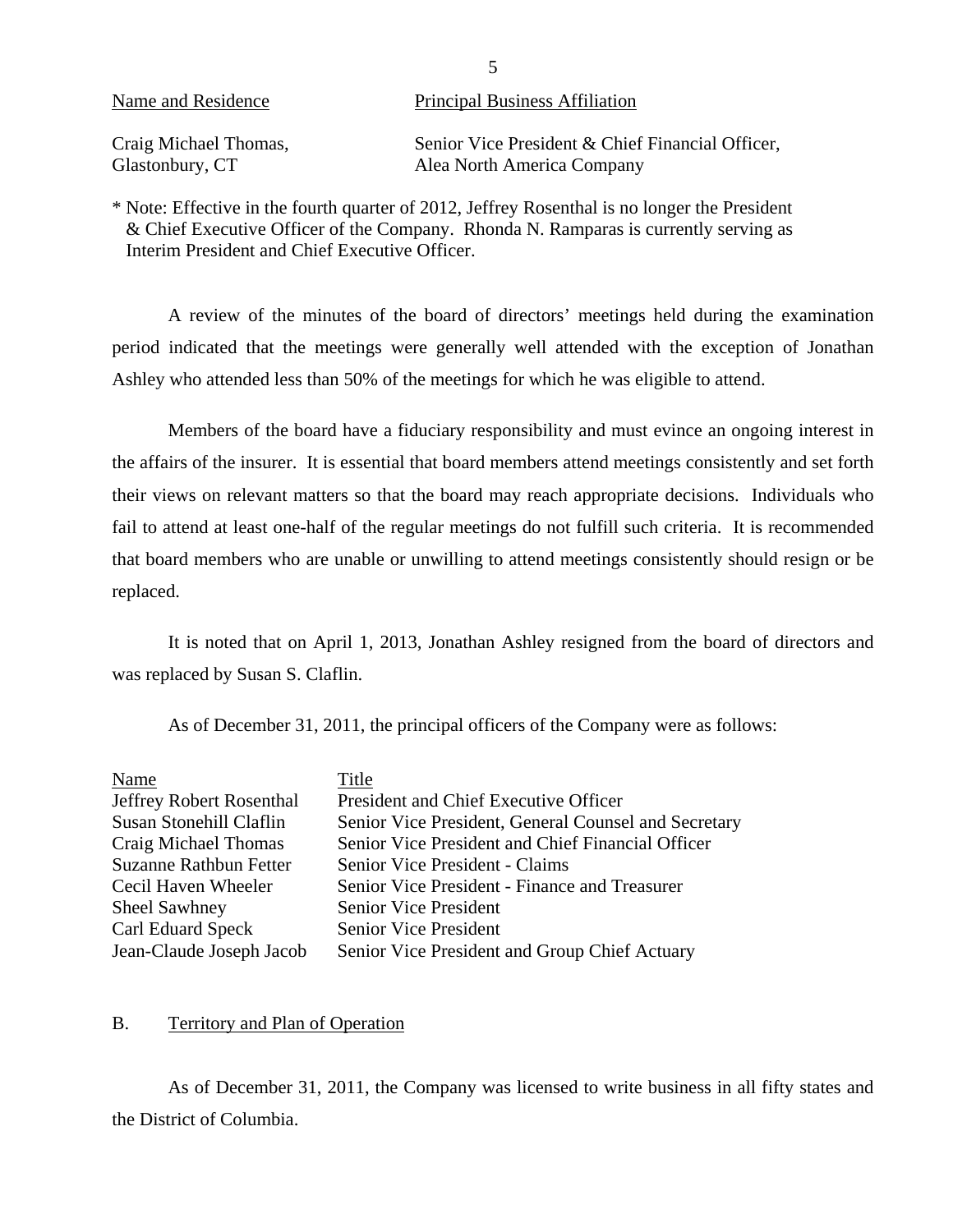<span id="page-7-0"></span>As of the examination date, the Company was authorized to transact the kinds of insurance as defined in the following numbered paragraphs of Section 1113(a) of the New York Insurance Law:

| Paragraph | Line of Business                               |
|-----------|------------------------------------------------|
| 3         | Accident & health                              |
| 4         | Fire                                           |
| 5         | Miscellaneous property                         |
| 6         | Water damage                                   |
| 7         | Burglary and theft                             |
| 8         | Glass                                          |
| 9         | Boiler and machinery                           |
| 10        | Elevator                                       |
| 11        | Animal                                         |
| 12        | Collision                                      |
| 13        | Personal injury liability                      |
| 14        | Property damage liability                      |
| 15        | Workers' compensation and employers' liability |
| 16        | Fidelity and surety                            |
| 17        | Credit                                         |
| 19        | Motor vehicle and aircraft physical damage     |
| 20        | Marine and inland marine                       |
| 21        | Marine protection and indemnity                |

Based on the lines of business for which the Company is licensed and the Company's current capital structure, and pursuant to the requirements of Articles 13 and 41 of the New York Insurance Law, the Company is required to maintain a minimum surplus to policyholders in the amount of \$2,200,000.

Prior to placing itself in run-off the majority of the Company's direct premium writings consisted primarily of the following lines of business: workers' compensation, commercial multi-peril and commercial auto liability. The direct book of business was produced exclusively through managing general agents.

### C. Reinsurance

The Company has been in run-off since late 2005. When the Company was active, its assumed reinsurance program consisted mainly of casualty coverage assumed on quota share and excess of loss basis pursuant to the terms of facultative and treaty agreements with both authorized and unauthorized cedants. Additionally, the Company participated in various mandated pools. The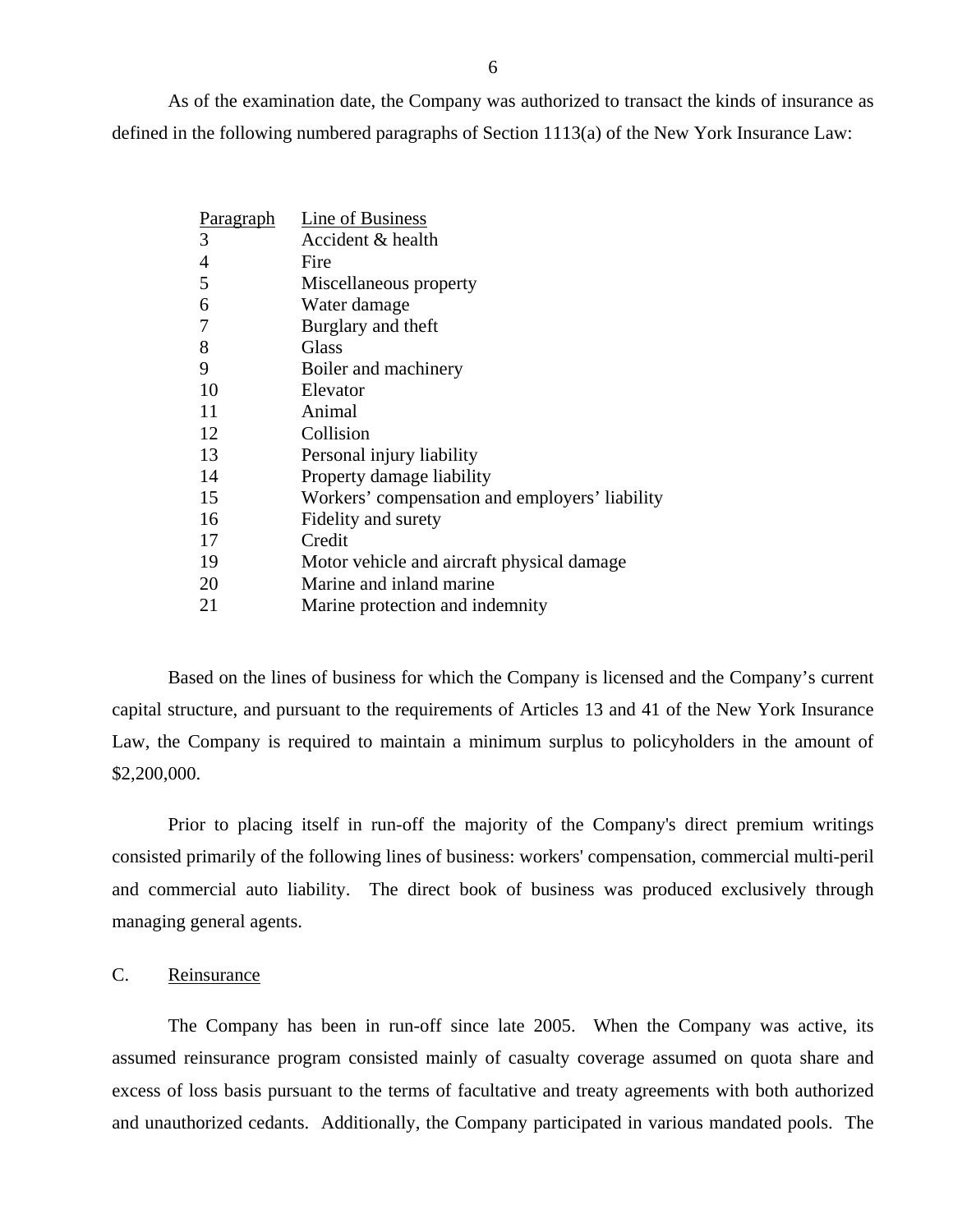Company utilizes reinsurance accounting as defined in the NAIC Accounting Practices and Procedures Manual, Statements of Statutory Accounting Principles ("SSAP") No. 62 for all of its assumed reinsurance business.

#### **Ceded**

The Company's run-off business is protected by several excess of loss reinsurance contracts that were in effect prior to June 2006. The Company maintained an excess reinsurance program through its underwriting period 2002-2006. For underwriting year 2002, the Company ceded \$5 million in excess of its underlying retention (generally between \$250,000 and \$500,000) per risk. For underwriting years 2003 through 2006, the Company ceded \$2 million excess of \$3 million per risk. The Company also had catastrophe coverage of \$40 million excess of \$5 million per occurrence.

The Company also had a "GAP Product" quota share program with its Bermuda affiliate which reinsured eight direct insurance programs. Each of the individual reinsurance agreements had different terms which ranged from \$350,000 to \$500,000 of quota share coverage. These agreements were sent individually to the NY Department of Insurance for approval prior to their execution.

In addition, the Company participated in a flexible quota share agreement with Alea Bermuda, Ltd., pursuant to which the Company ceded approximately 70% of its net exposure.

Reinsurance agreements with affiliates were reviewed for compliance with Article 15 of the New York Insurance Law. It is noted that all affiliated reinsurance agreements were filed with the Department pursuant to the provisions of Section 1505(d)(2) of the New York Insurance Law.

The Company is not a party to any retrospective reinsurance agreements. The Company has not been a party to any loss portfolio transfers during the examination period.

It is the Company's policy to obtain the appropriate collateral for its cessions to unauthorized reinsurers. Letters of credit and trust accounts obtained by the Company to take credit for cessions to unauthorized reinsurers were reviewed for compliance with Department Regulations 133 and 114, respectively.

All significant ceded reinsurance agreements had been reviewed and found to contain the required clauses, including an insolvency clause meeting the requirements of Section 1308 of the New York Insurance Law.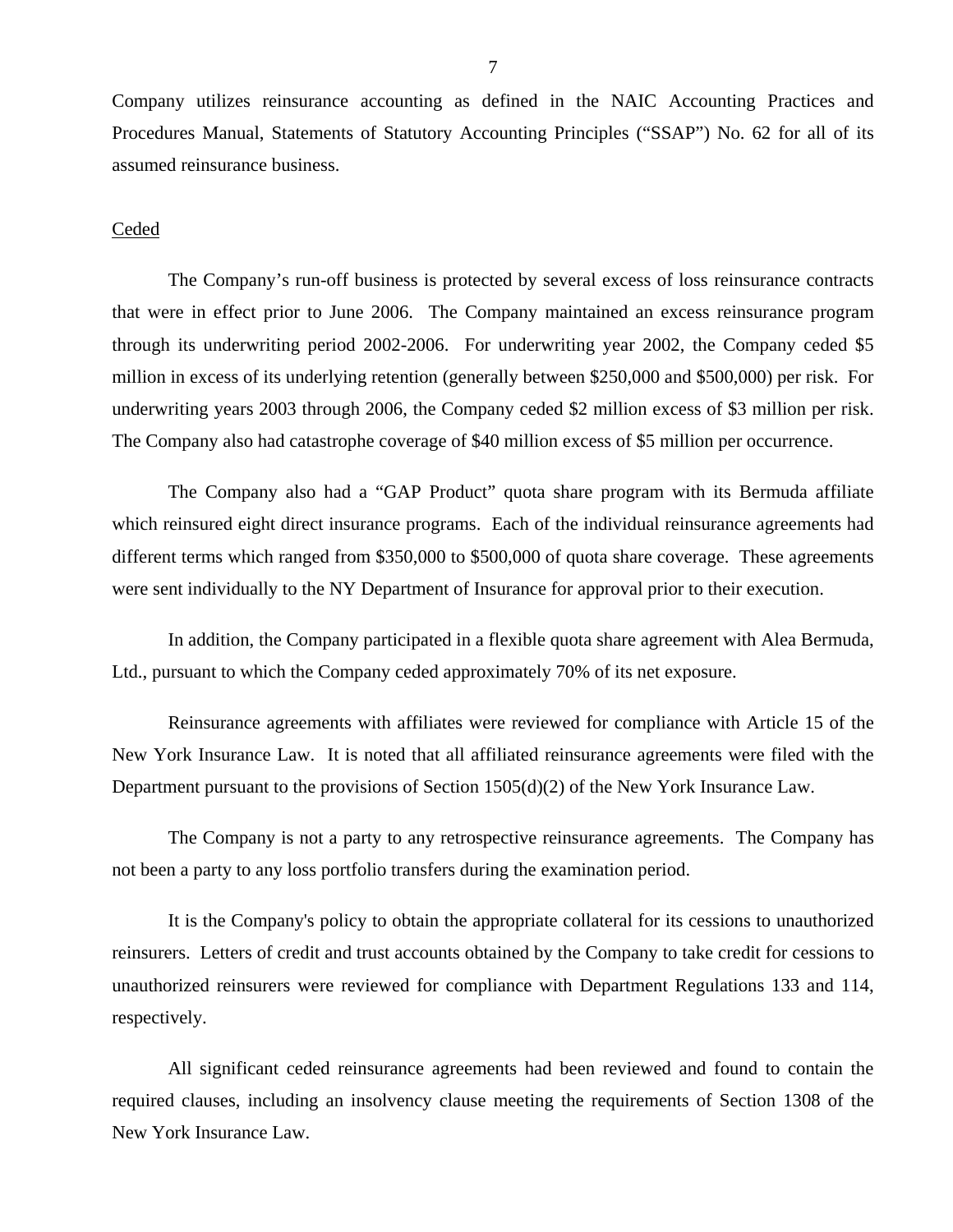<span id="page-9-0"></span>Examination review found that the Schedule F data reported by the Company in its filed annual statement accurately reflected its reinsurance transactions. Additionally, management has represented that all material ceded reinsurance agreements transfer both underwriting and timing risk as set forth in SSAP No. 62. Representations were supported by an attestation from the Company's Chief Executive Officer and Chief Financial Officer pursuant to the NAIC Annual Statement Instructions. Additionally, examination review indicated that the Company was not a party to any finite reinsurance agreements. All ceded reinsurance agreements were accounted for utilizing reinsurance accounting as set forth in SSAP No. 62.

During the period covered by this examination, the Company commuted various reinsurance agreements where it is was a ceding/assuming reinsurer. These commutations did not result in a material change in the Company's surplus.

#### D. Holding Company System

The Company is a wholly-owned subsidiary of Alea Holdings US Company "AHUSCO", a Delaware corporation. At December 31, 2011 AHUSCO was 100% owned by FIN Acquisition LLC, a new intermediate holding company.

A review of the Holding Company Registration Statements filed with this Department indicated that such filings were complete and were filed in a timely manner pursuant to Article 15 of the New York Insurance Law and Department Regulation 52.

The following is a chart of the holding company system at December 31, 2011: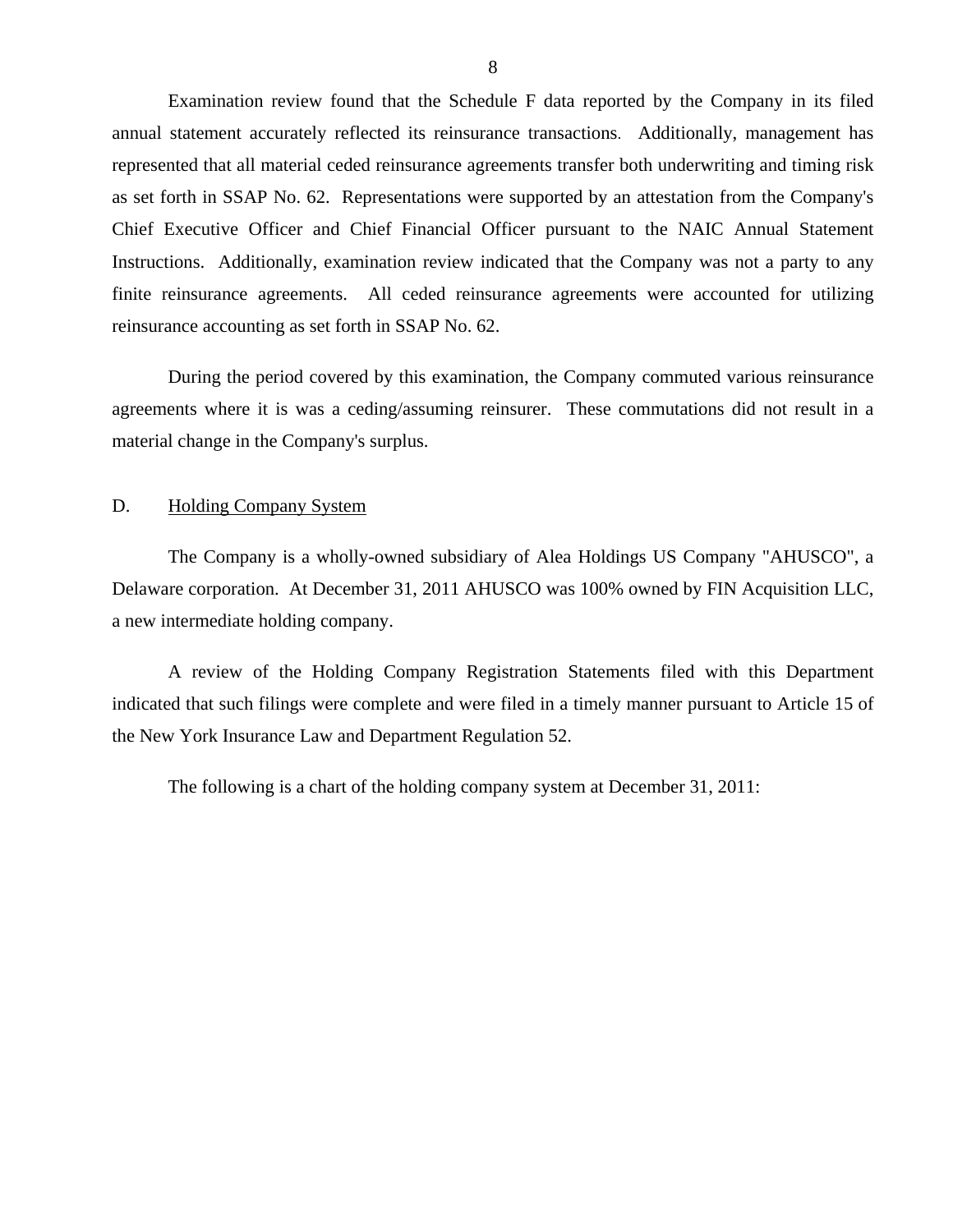

9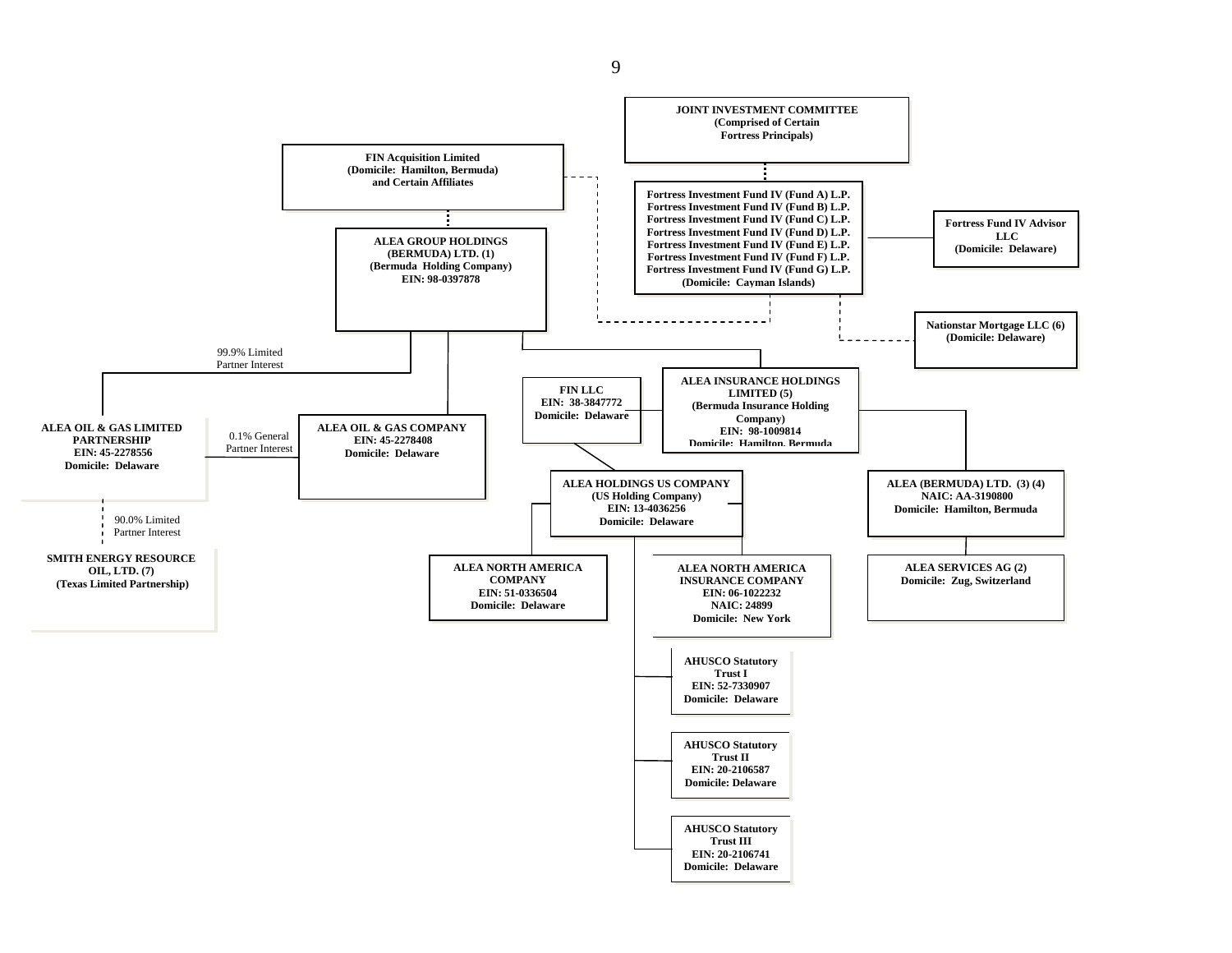<span id="page-11-0"></span>At December 31, 2011, the Company was party to the following agreements with other members of its holding company system:

#### Underwriting Management and Administrative Services Agreement

Effective July 2, 2001, the Company entered into an underwriting management and administrative services agreement with Alea North America Company ("ANAC"). Pursuant to the terms of the agreement, ANAC agreed to provide various underwriting, management and administrative services to the Company. This agreement was filed with this Department pursuant to Section 1505 of the New York Insurance Law.

#### Tax Allocation Agreement

Effective December 31, 2011, the Company entered into a tax allocation agreement with Alea Holdings US Company, and its affiliates, Alea North America Reinsurance Company and Alea North America Company. Effective May 25, 2006, Alea North America Specialty Insurance Company (formerly known as Alea North America Reinsurance Company) ceased to be a subsidiary in the Alea group of companies and as such, Alea North America Specialty Insurance Company's participation in the tax allocation agreement terminated. The tax allocation agreement was amended to reflect this change. This agreement was non-disapproved by the Department pursuant to the provisions of Section 1505 of the New York Insurance Law.

#### E. Significant Operating Ratios

The following ratios have been computed as of December 31, 2011, based upon the results of this examination:

Adjusted liabilities to liquid assets 48%

The Company is in run-off status; therefore, the IRIS ratios related to premiums do not provide any relevant information and were not presented. The adjusted liabilities to liquid assets IRIS ratio fall within the benchmark range set forth in the Insurance Regulatory Information System of the National Association of Insurance Commissioners.

The underwriting ratios presented below are on an earned/incurred basis and encompass the fiveyear period covered by this examination: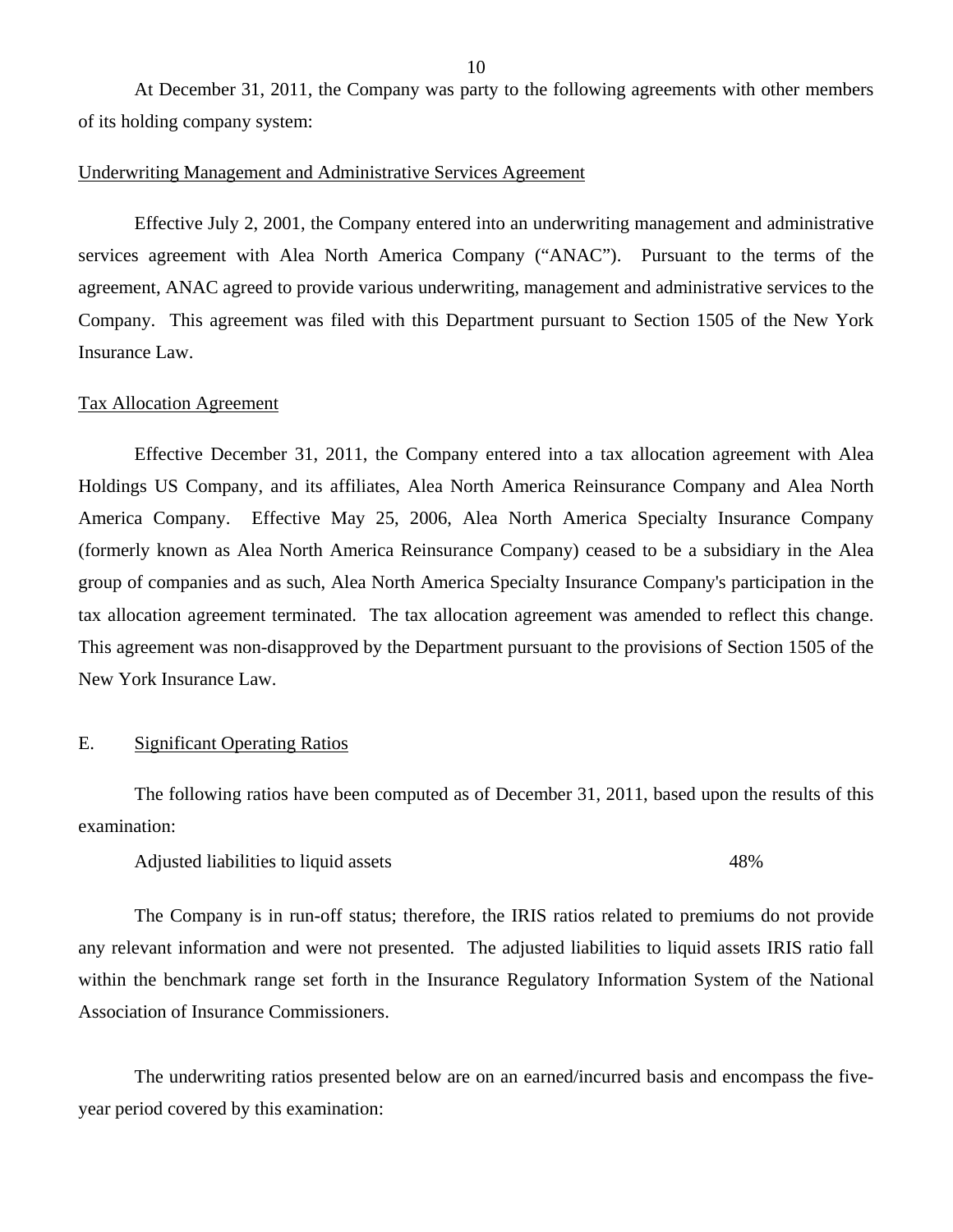|                                              | Amounts       | Ratios         |
|----------------------------------------------|---------------|----------------|
| Losses and loss adjustment expenses incurred | \$16,707,325  | $(1,258.43)\%$ |
| Other underwriting expenses incurred         | 79,860,818    | (6,015.26)     |
| Net underwriting loss                        | (97,895,780)  | 7,373.69       |
|                                              |               |                |
| Premiums earned                              | \$(1,327,637) | 100.00%        |

#### F. Accounts and Records

#### Corporate Center Costs

During 2011, the Company paid \$6,247,891 for various services pursuant to an Amended and Restated Services and Cost Allocation Agreement, which was effective May 18, 2011. Pursuant to the Agreement, Alea Group Holdings (Bermuda) Ltd. ("AGHB"), Alea North America Company ("ANAC"), and Alea Services AG ("ASAG") (collectively, "the Service Companies") provide various services and incur related expenses ("Corporate Centre Costs") for the benefit of Alea (Bermuda) Ltd. ("ABL") and ANAC (collectively, "the Receiver Companies"), and the Receiver Companies are responsible for their allocable share of the Corporate Centre Costs. The Agreement provides that the Corporate Centre Costs are to be allocated among the Receiver Companies based on the operating equity, insurance contract balances, and actual head count of the Receiver Companies.

It is noted that the Company is not a party to this Agreement but some of the Corporate Centre Costs are allocated to it by ANAC through the underwriting management and administrative services agreement, which is described in item 2D of this report. Since a portion of the Corporate Centre Costs are ultimately allocated to the Company, it is recommended that the Company submit to the Department for review the basis of allocation and expense detail in conjunction with the allocation of Corporate Centre Costs pursuant to the Amended and Restated Services and Cost Allocation Agreement.

Further, a review of the Company's filed 2011 annual statement indicated that the Company had reported all costs associated with this Agreement as "Salaries" on line 8.1 of the Underwriting and Investment Exhibit, Part 3 – Expenses, rather than allocating the costs to the appropriate expense categories. It is recommended that the Company allocate the costs associated with the Services and Cost Allocation Agreement to the appropriate expense categories pursuant to the provisions of SSAP No. 70.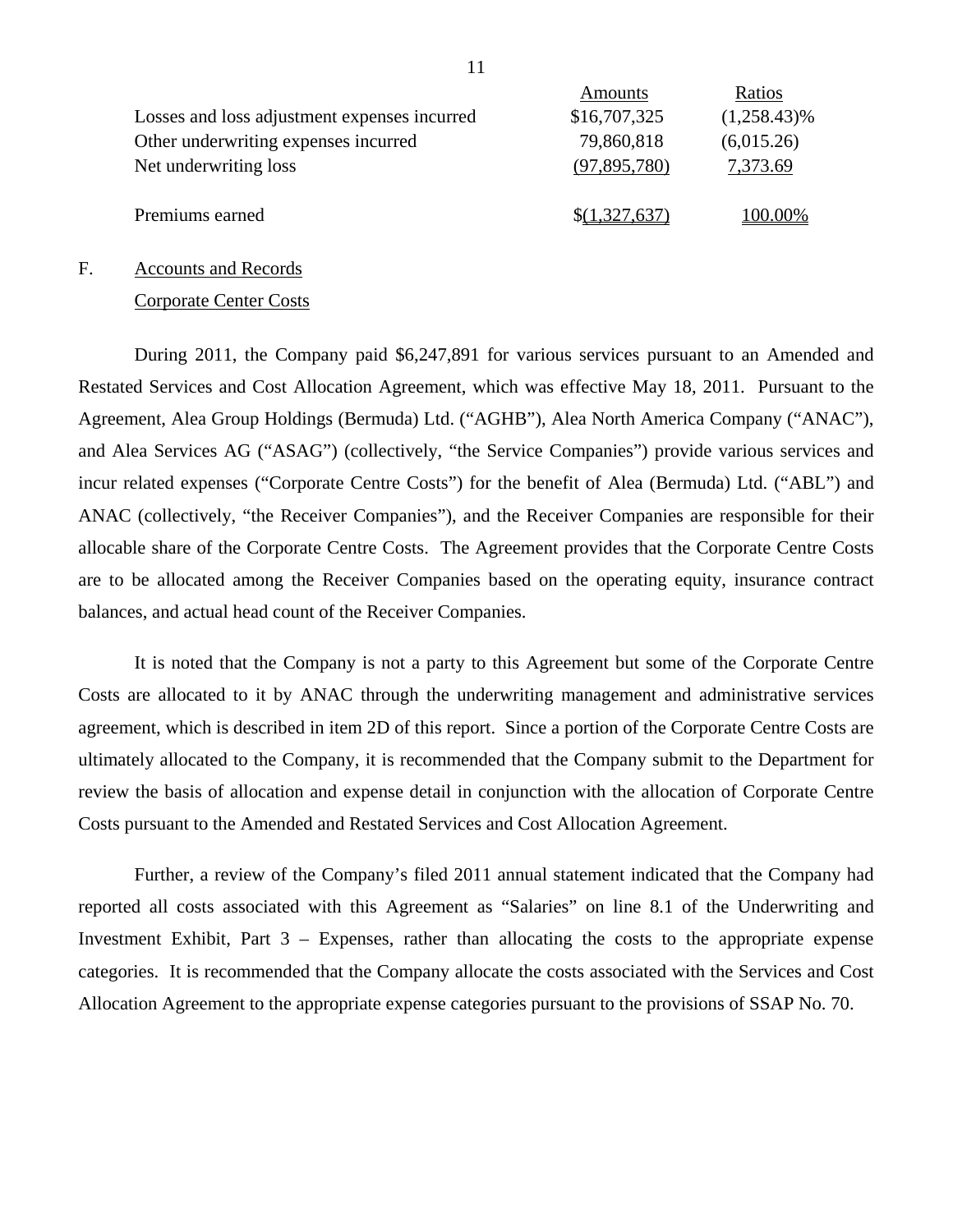12 **3. FINANCIAL STATEMENTS** 

### A Balance Sheet

The following shows the assets, liabilities and surplus as regards policyholders as of December 31, 2011 as determined by this examination and as reported by the Company:

| Assets                                                                |               | <b>Assets Not</b> | Net Admitted    |
|-----------------------------------------------------------------------|---------------|-------------------|-----------------|
|                                                                       | Assets        | Admitted          | Assets          |
| <b>B</b> onds                                                         | \$152,399,881 | \$0               | \$152,399,881   |
| Cash, cash equivalents and short-term investments                     | 12,583,620    | $\boldsymbol{0}$  | 12,583,620      |
| Investment income due and accrued                                     | 249,915       | $\boldsymbol{0}$  | 249,915         |
| Uncollected premiums and agents' balances in course of collection     | 1,604         | 0                 | 1,604           |
| Amounts recoverable from reinsurers                                   | (2,642,379)   | $\boldsymbol{0}$  | (2,642,379)     |
| Funds held by or deposited with reinsured companies                   | 2,950,000     | $\boldsymbol{0}$  | 2,950,000       |
| Electronic data processing equipment and software                     | 362,647       | 362,647           | $\theta$        |
| Furniture and equipment, including health care delivery assets        | 307,274       | 307,274           | $\theta$        |
| Receivables from parent, subsidiaries and affiliates                  | 9,250         | $\boldsymbol{0}$  | 9,250           |
| Cash advances to third party administrators                           | 3,750,560     | 1,395,129         | 2,355,431       |
| Commissions receivable                                                | 1,966,178     | $\boldsymbol{0}$  | 1,966,178       |
| Equities and deposits in pools and associations                       | 181,513       | $\overline{0}$    | 181,513         |
| Total assets                                                          | \$172,120,063 | \$2,065,050       | \$170,055,013   |
| Liabilities, Surplus and Other Funds                                  |               |                   |                 |
| Liabilities                                                           |               |                   |                 |
| Losses and loss adjustment expenses                                   |               |                   | \$ 30,777,216   |
| Reinsurance payable on paid losses and loss adjustment expenses       |               |                   | 1,320,856       |
| Other expenses (excluding taxes, licenses and fees)                   |               |                   | 783,216         |
| Taxes, licenses and fees (excluding federal and foreign income taxes) |               |                   | 591,433         |
| Ceded reinsurance premiums payable (net of ceding commissions)        |               |                   | (237,904)       |
| Funds held by company under reinsurance treaties                      |               |                   | 40,614,342      |
| Amounts withheld or retained by company for account of others         |               |                   | 1,516,061       |
| Provision for reinsurance                                             |               |                   | 594,074         |
| Payable to parent, subsidiaries and affiliates                        |               |                   | 2,847,211       |
| Payable for securities                                                |               |                   | 6,144           |
| Miscellaneous liabilities                                             |               |                   | 66,670          |
| Retroactive reinsurance reserve                                       |               |                   | (18,622)        |
| <b>Total liabilities</b>                                              |               |                   | \$78,860,697    |
| <b>Surplus and Other Funds</b>                                        |               |                   |                 |
| Common capital stock                                                  |               |                   | \$<br>6,960,496 |
| Gross paid in and contributed surplus                                 |               |                   | 160,805,956     |
| Unassigned funds (surplus)                                            |               |                   | (76, 572, 136)  |
| Surplus as regards policyholders                                      |               |                   | \$91,194,316    |
| Total liabilities, surplus and other funds                            |               |                   | \$170,055,013   |

Note: The Internal Revenue Service has completed its audits of the Company's consolidated Federal Income Tax returns through tax year 2006. All material adjustments, if any, made subsequent to the date of examination and arising from said audits, are reflected in the financial statements included in this report. The Internal Revenue Service has not yet begun to audit tax returns covering tax years 2009, 2010, and 2011. The examiner is unaware of any potential exposure of the Company to any tax assessment and no liability has been established herein relative to such contingency.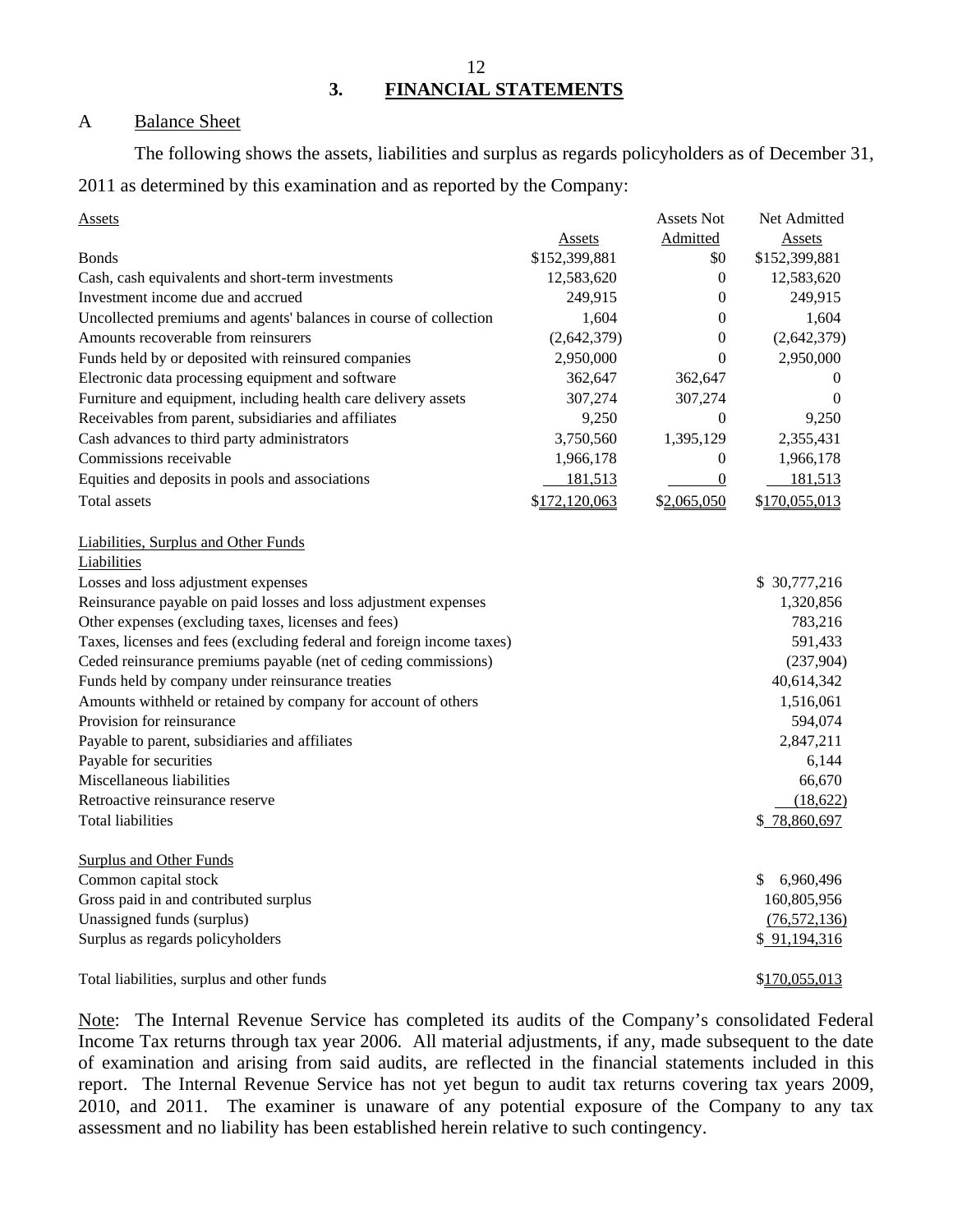## B. Statement of Income

Surplus as regards policyholders decreased \$87,876,243 during the five-year examination period January 1, 2007 through December 31, 2011, detailed as follows:

| <b>Underwriting Income</b>                                      |                |                |
|-----------------------------------------------------------------|----------------|----------------|
| Premiums earned                                                 |                | (1,327,637)    |
| Deductions:                                                     |                |                |
| Losses and loss adjustment expenses incurred                    | \$16,707,325   |                |
| Other underwriting expenses incurred                            | 79,884,675     |                |
| Aggregate write-ins for underwriting deductions                 | (23, 857)      |                |
| Total underwriting deductions                                   |                | 96,568,143     |
| Net underwriting gain or (loss)                                 |                | \$(97,895,780) |
| <b>Investment Income</b>                                        |                |                |
| Net investment income earned                                    | \$66,998,380   |                |
| Net realized capital gain                                       | (45, 237, 748) |                |
| Net investment gain or (loss)                                   |                | \$21,760,632   |
| Other Income                                                    |                |                |
| Net gain or (loss) from agents' or premium balances charged off | \$(3,652,264)  |                |
| Aggregate write-ins for miscellaneous income                    | 7,338,975      |                |
| Total other income                                              |                | \$3,686,711    |
| Net income after dividends to policyholders but before federal  |                |                |
| and foreign income taxes                                        |                | \$(72,448,437) |
| Federal and foreign income taxes incurred                       |                | (2,417,108)    |
| Net Loss                                                        |                | \$(70,031,329) |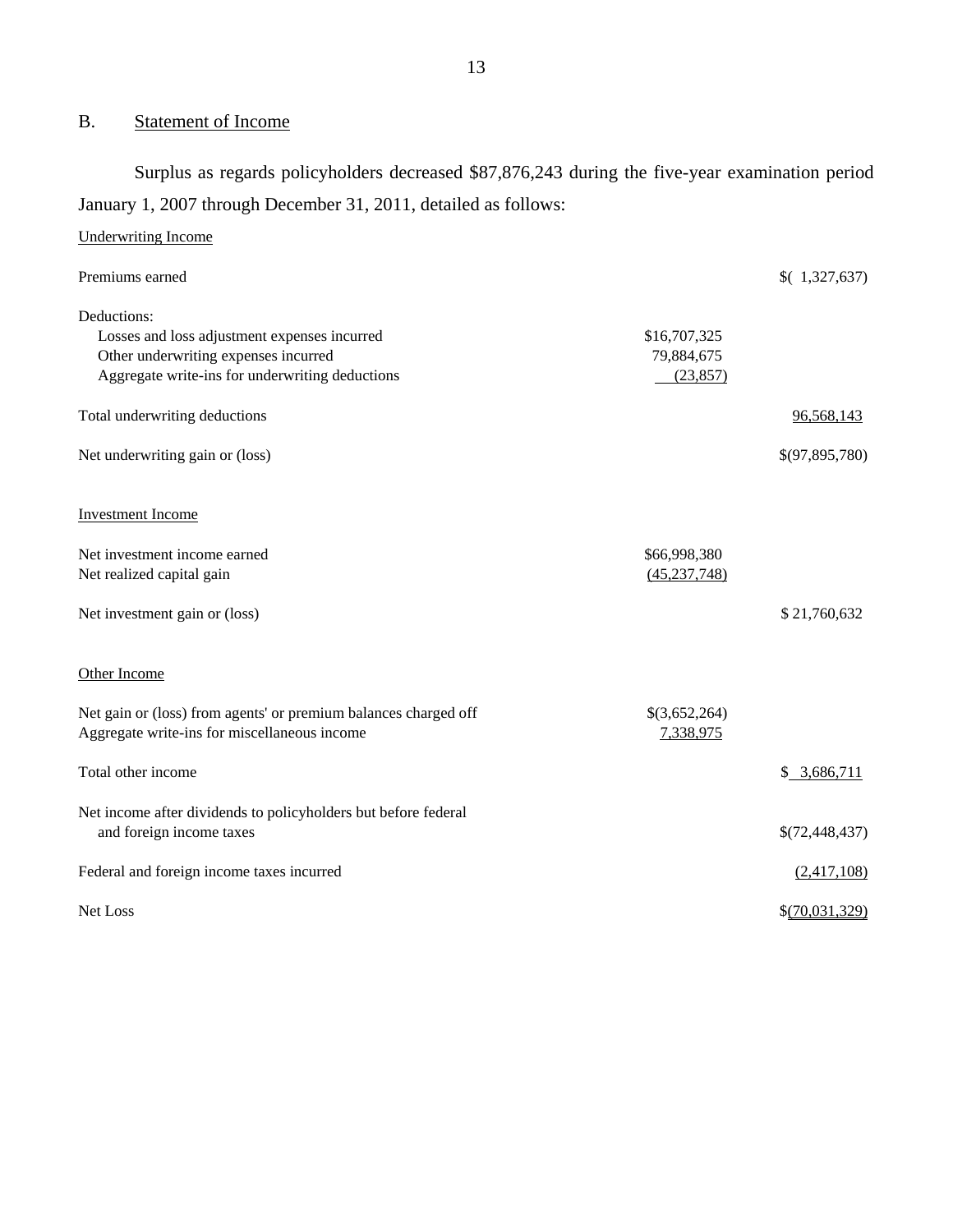<span id="page-15-0"></span>Surplus as regards policyholders per report on examination as of December 31, 2006 \$179,070,558

|                                                | Gains in       | Losses in     |                |
|------------------------------------------------|----------------|---------------|----------------|
|                                                | <b>Surplus</b> | Surplus       |                |
| Net income(loss)                               |                | \$70,031,329  |                |
| Net unrealized capital gains or (losses)       |                | 2,869,673     |                |
| Change in net deferred income tax              |                | 12,390,950    |                |
| Change in nonadmitted assets                   | \$19,947,999   |               |                |
| Change in provision for reinsurance            | 2.464,926      |               |                |
| Capital changes paid in                        |                | 1,465,022     |                |
| Surplus adjustments paid in                    |                | 28,535,130    |                |
| Cumulative effect adjustment for SSAP 35R      | 5,002,936      |               |                |
| Net increase (decrease) in surplus             | \$27,415,861   | \$115,292,104 | (87, 876, 243) |
| Surplus as regards policyholders per report on |                |               |                |
| examination as of December 31, 2011            |                |               | \$91.194.315   |

## **4. LOSSES AND LOSS ADJUSTMENT EXPENSES**

The examination liability for the captioned items of \$30,777,216 is the same as reported by the Company as of December 31, 2011. The examination analysis was conducted in accordance with generally accepted actuarial principles and practices and was based on statistical information contained in the Company's internal records and in its filed annual statements.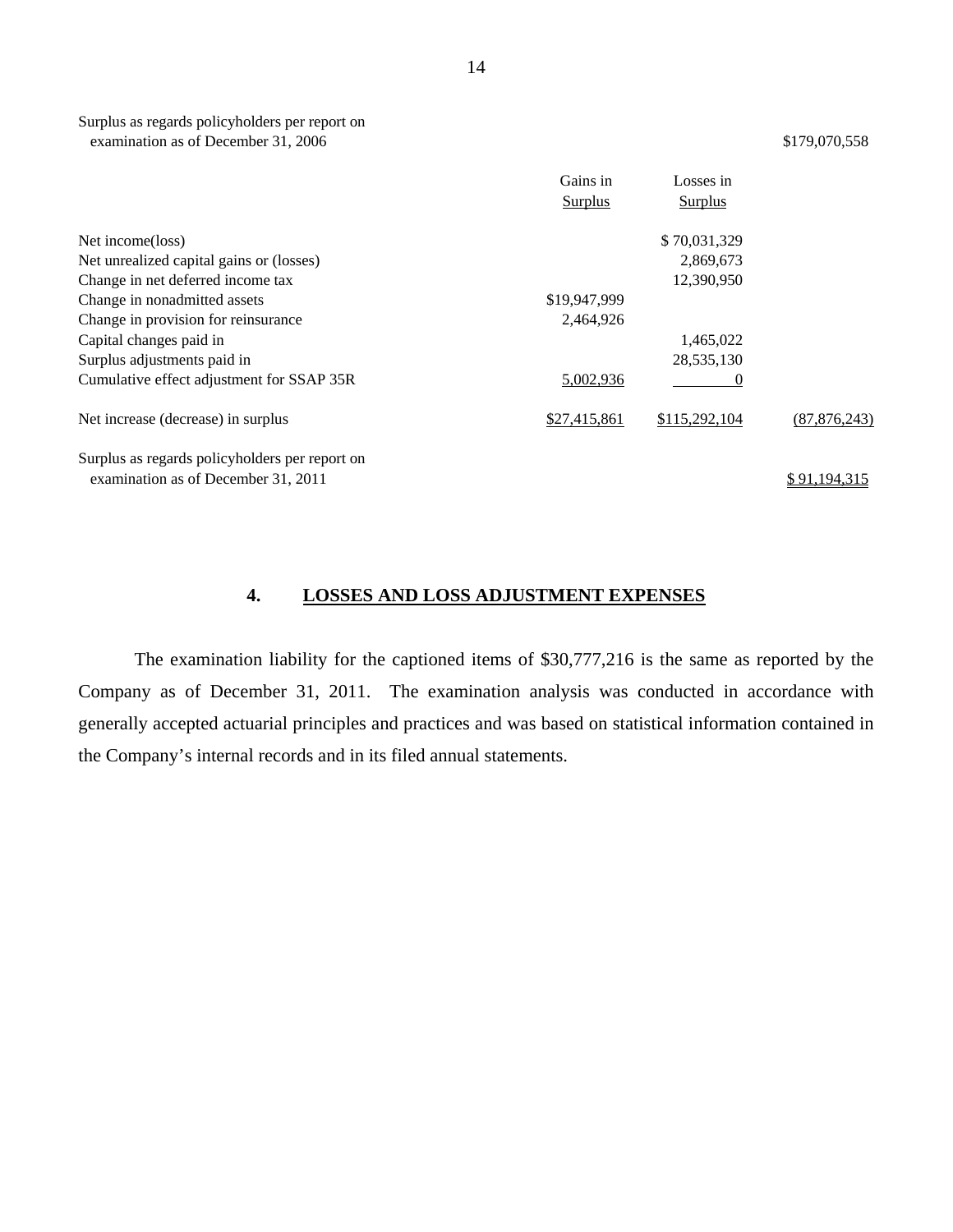### 15 **5. COMPLIANCE WITH PRIOR REPORT ON EXAMINATION**

The prior report on examination contained seven recommendations as follows (page numbers refer to the prior report):

## ITEM PAGE NO.

A.

- 
- i. It was recommended that the Company maintain the proper minimum number of directors in accordance with its charter and by-laws and pursuant to Section  $1201(a)(5)(B)(v)$  of the New York Insurance Law. 4

The Company has complied with this recommendation.

ii. It was recommended that the Company comply with Section  $1201(a)(5)(B)(vi)$  of the New York Insurance Law by having at least two directors that are residents of the State of New York. 5

The Company has complied with this recommendation.

B. Reinsurance

It was recommended that the Company comply with Section 1505(d) of the New York Insurance Law and notify the superintendent of its intention to enter into reinsurance agreements with members of its holding company system. 8

This recommendation is no longer applicable.

#### C. Accounts and Records

Management

i. It was recommended that the Company ensure that all future contracts with its independent certified public accountants contain the required provisions pursuant to Department Regulation 118. 13

The Company has complied with this recommendation.

ii. It was recommended that the Company comply with Parts 72.1(c) and 72.4 of Department Regulation 110 and include the required retention and coinsurance percentage in its directors and officers' indemnification policy. 13

The Company has complied with this recommendation.

iii. It was recommended that the Company file the required form for all of its managing general agents pursuant to the provisions of Department Regulation 120. 13

This recommendation is no longer applicable.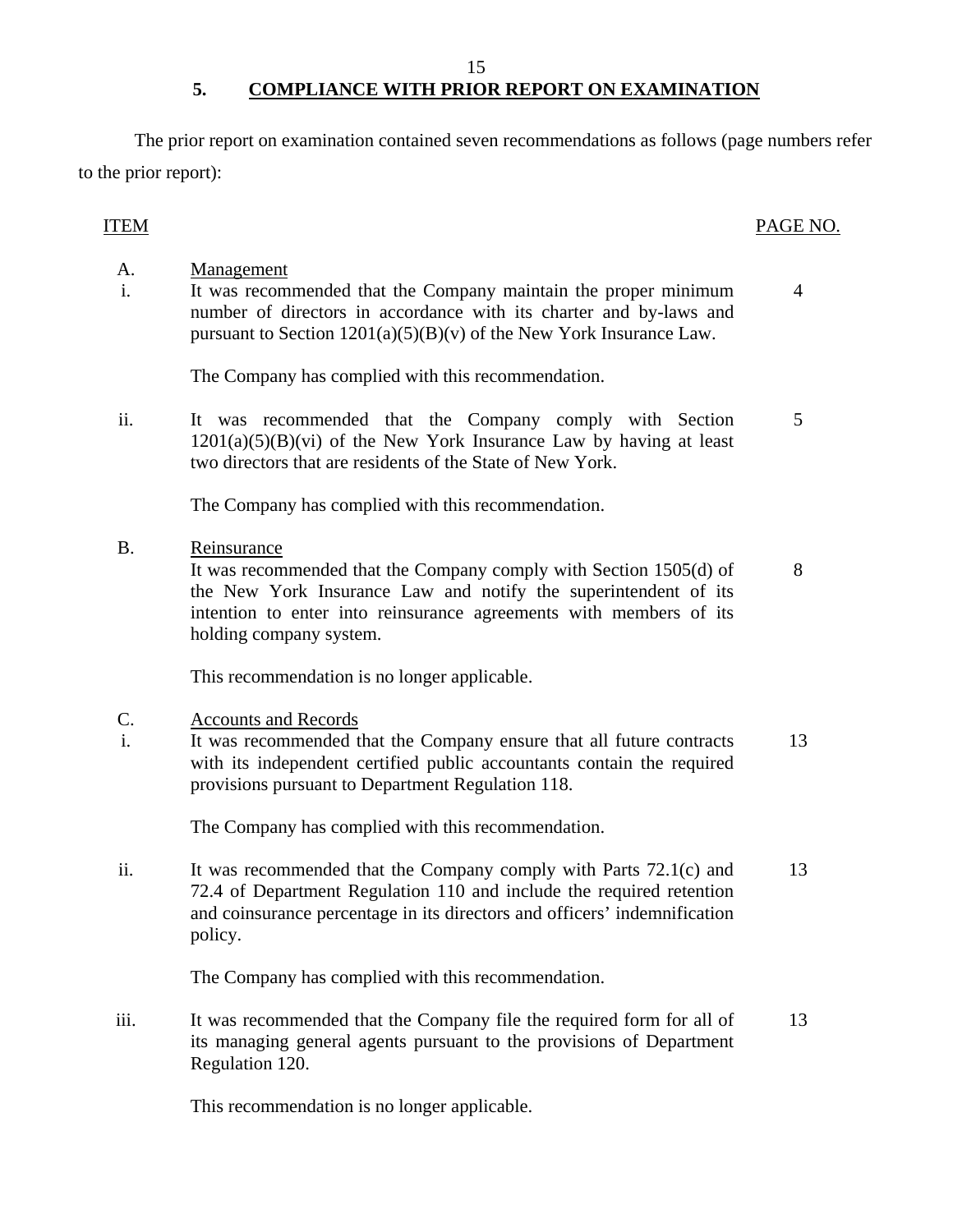<span id="page-17-0"></span>11 iv. It was recommended that in the future the Company complete its annual statement in accordance with the annual statement instructions.

The Company has complied with this recommendation.

### **6. SUMMARY OF COMMENTS AND RECOMMENDATIONS**

## ITEM PAGE NO.

- A Management It is recommended that board members who are unable or unwilling to attend meetings consistently should resign or be replaced. 5
- B Accounts and Records
	- i. it is recommended that the Company submit to the Department for 11 review the basis of allocation and expense detail in conjunction with the allocation of Corporate Centre Costs pursuant to the Amended and Restated Services and Cost Allocation Agreement.
	- ii. It is recommended that the Company allocate the costs associated with 11 the Services and Cost Allocation Agreement to the appropriate expense categories pursuant to the provisions of SSAP No. 70.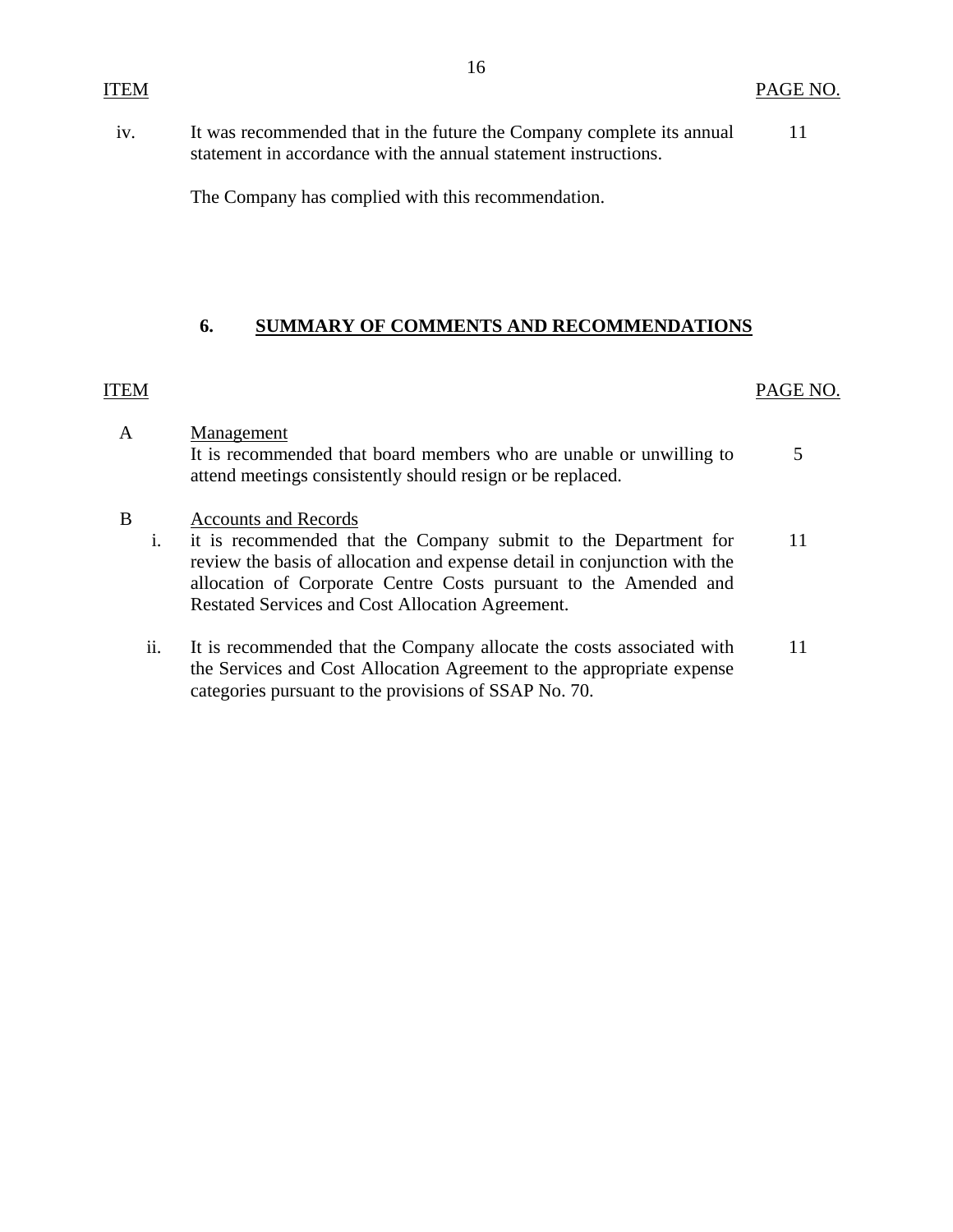Respectfully submitted,

 Sheik H. Mohamed, CPCU Senior Insurance Examiner

STATE OF NEW YORK ) )ss: COUNTY OF ALBANY )

Sheik H. Mohamed, being duly sworn, deposes and says that the foregoing report, subscribed by

him, is true to the best of his knowledge and belief.

Sheik H. Mohamed

Subscribed and sworn to before me

this  $\qquad \qquad$  day of  $\qquad \qquad$  , 2013.